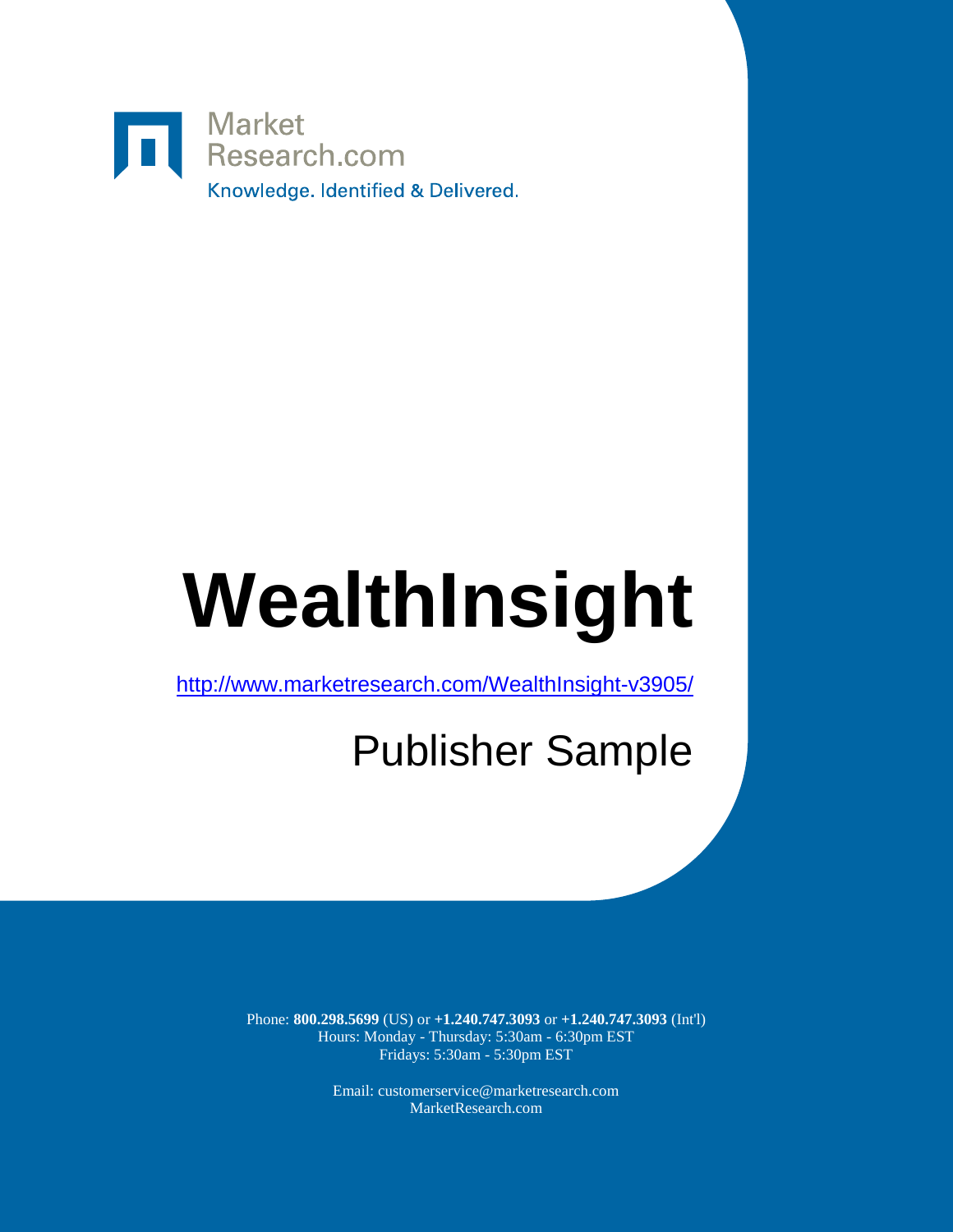Publication date: December 2014 Report code: WI0241MR

# WEALTHINSIGHT

Connect to Wealth Through Intelligence

# High Net Worth trends in Canada 2014

**www.wealthinsight.com**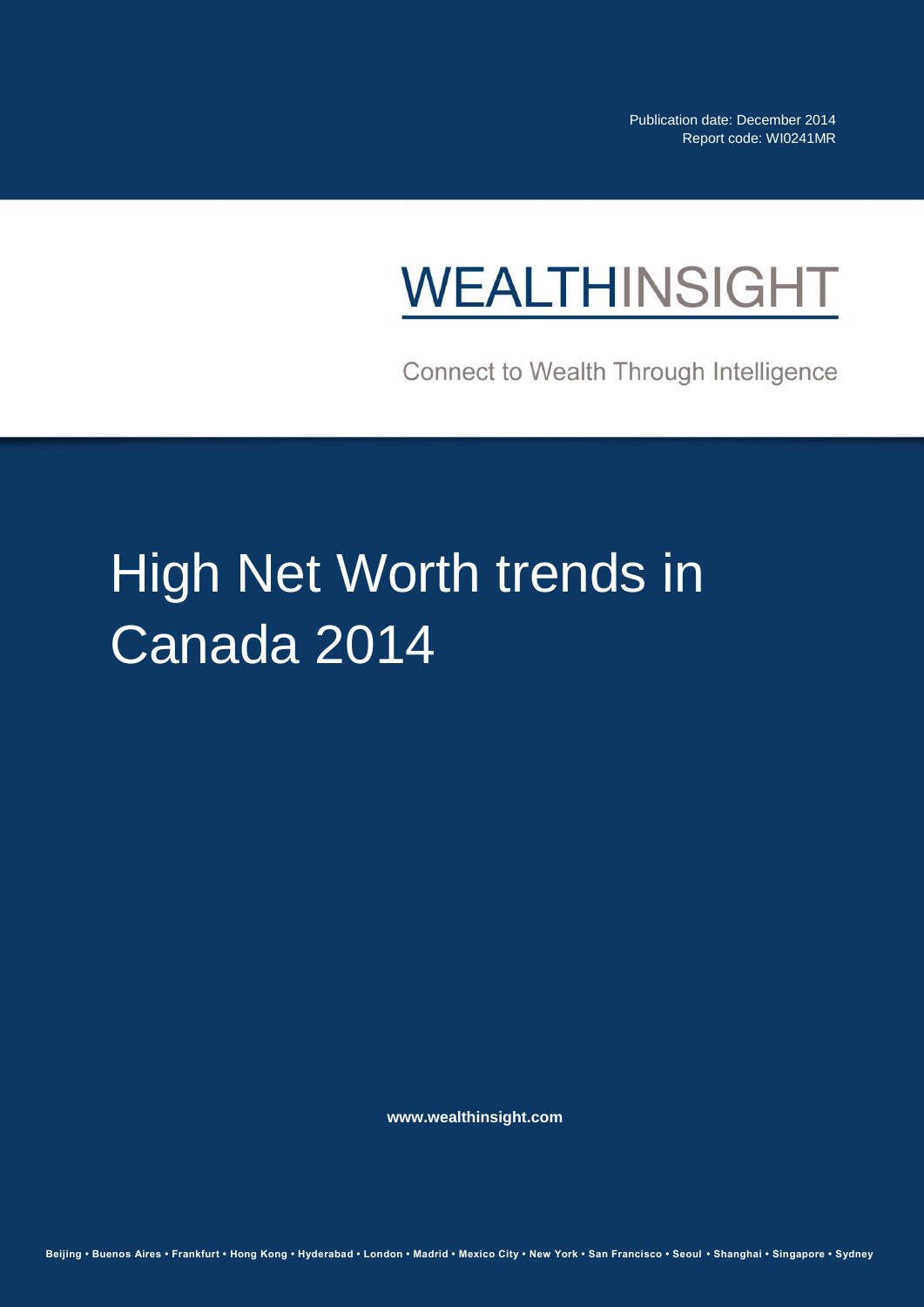#### **About WealthInsight**

The WealthInsight Intelligence Center Database is an unparalleled resource and the leading resource of its kind. Compiled and curated by a team of expert research specialists, the database comprises dossiers on over 110,000 HNWIs from around the world.

The Intelligence Center also includes tracking of wealth and liquidity events as they happen and detailed profiles of major private banks, wealth managers and family offices in each market.

With the database as the foundation for its research and analysis, WealthInsight is able to obtain an unsurpassed level of granularity, insight and authority on the HNWI and wealth management universe in each of the countries and regions it covers.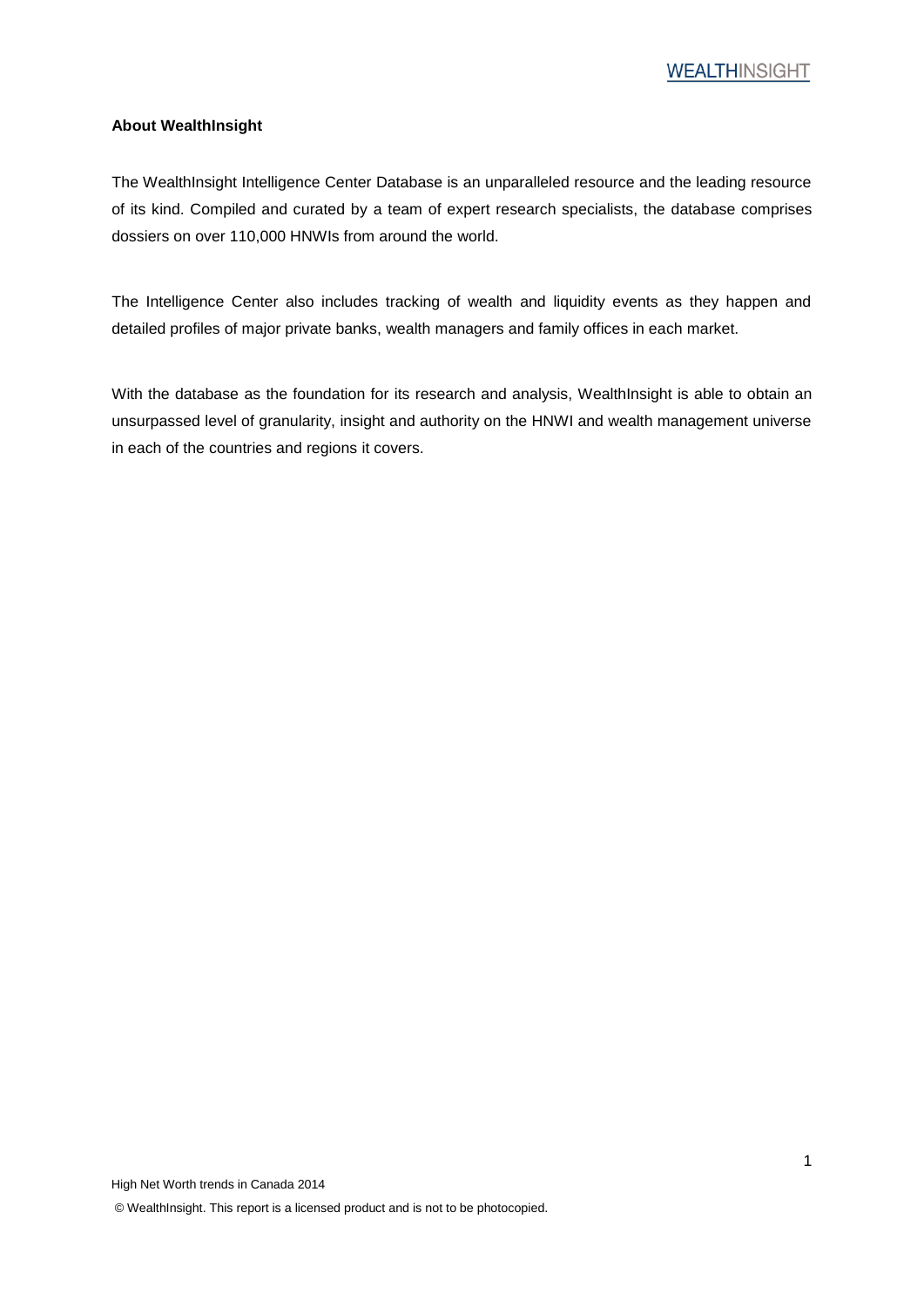### **TABLE OF CONTENTS**

| 1            |        |                |
|--------------|--------|----------------|
| 1.1          |        |                |
| 1.2          |        |                |
| $\mathbf{2}$ |        |                |
| 3            |        |                |
| 3.1          |        |                |
| 3.2          |        |                |
| 3.3          |        |                |
| 3.4          |        |                |
|              | 3.4.1  |                |
| 3.5          |        |                |
| 4            |        |                |
| 4.1          |        |                |
|              | 4.1.1  |                |
|              | 4.1.2  |                |
|              | 4.1.3  |                |
|              | 4.1.4  |                |
|              | 4.1.5  |                |
|              | 4.1.6  |                |
|              | 4.1.7  |                |
|              | 4.1.8  |                |
|              | 4.1.9  |                |
|              | 4.1.10 |                |
|              | 4.1.11 |                |
|              | 4.1.12 |                |
|              | 4.1.13 |                |
| 4.2          |        |                |
|              | 4.2.1  |                |
|              | 4.2.2  |                |
|              | 4.2.3  |                |
|              | 4.2.4  |                |
|              | 4.2.5  |                |
| 4.3          |        |                |
|              | 4.3.1  |                |
|              |        | $\overline{2}$ |

High Net Worth trends in Canada 2014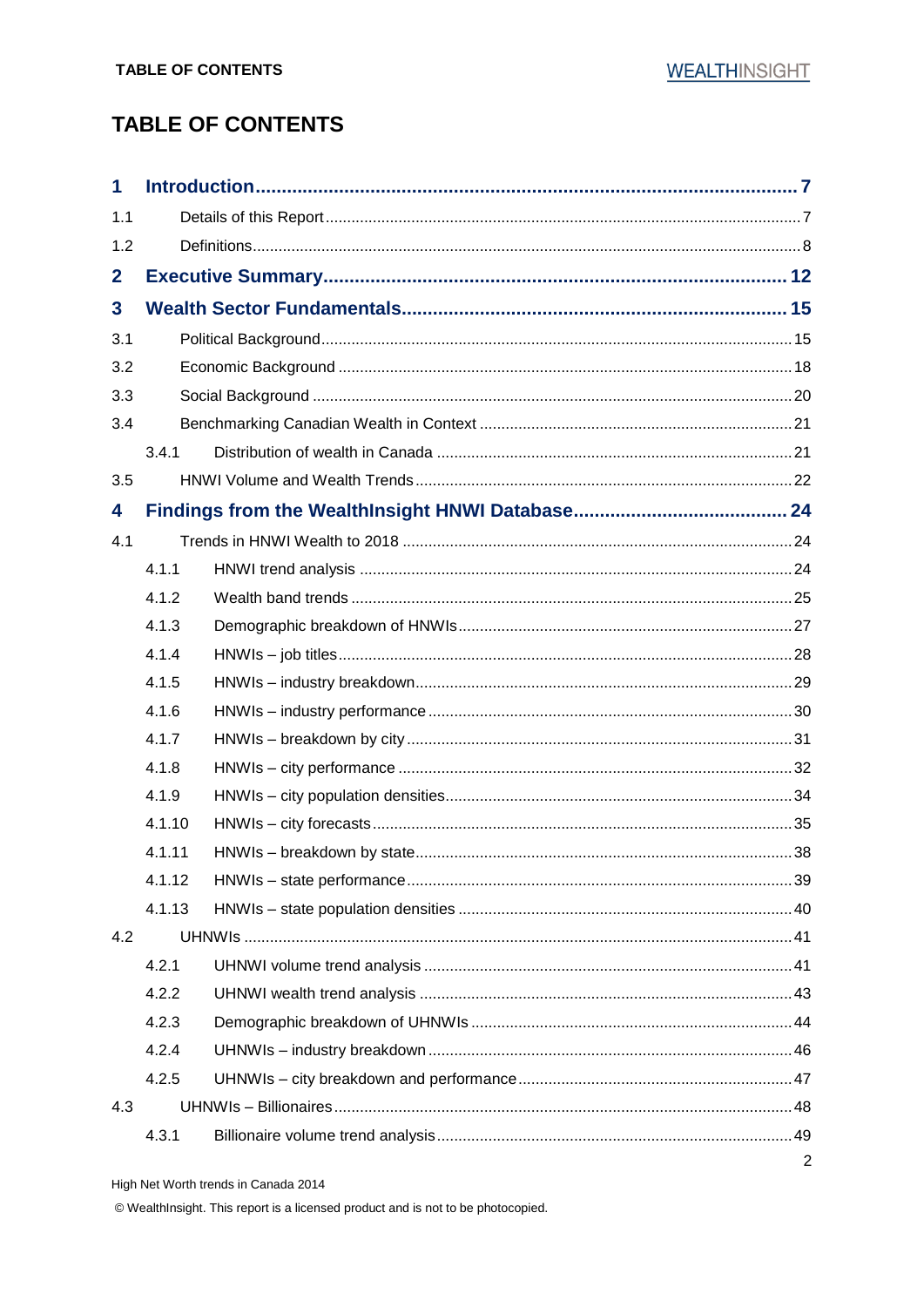|     | 4.3.2  |  |
|-----|--------|--|
|     | 4.3.3  |  |
|     | 4.3.4  |  |
| 4.4 |        |  |
|     | 4.4.1  |  |
|     | 4.4.2  |  |
|     | 4.4.3  |  |
| 4.5 |        |  |
|     | 4.5.1  |  |
|     | 4.5.2  |  |
|     | 4.5.3  |  |
| 4.6 |        |  |
|     | 4.6.1  |  |
| 4.7 |        |  |
|     | 4.7.1  |  |
|     | 4.7.2  |  |
|     | 4.7.3  |  |
| 4.8 |        |  |
|     | 4.8.1  |  |
|     | 4.8.2  |  |
|     | 4.8.3  |  |
| 5   |        |  |
| 5.1 |        |  |
| 5.2 |        |  |
|     |        |  |
|     | 5.2.2  |  |
|     | 5.2.3  |  |
|     | 5.2.4  |  |
|     | 5.2.5  |  |
|     | 5.2.6  |  |
|     | 5.2.7  |  |
|     | 5.2.8  |  |
|     | 5.2.9  |  |
|     | 5.2.10 |  |
|     | 5.2.11 |  |
|     |        |  |

High Net Worth trends in Canada 2014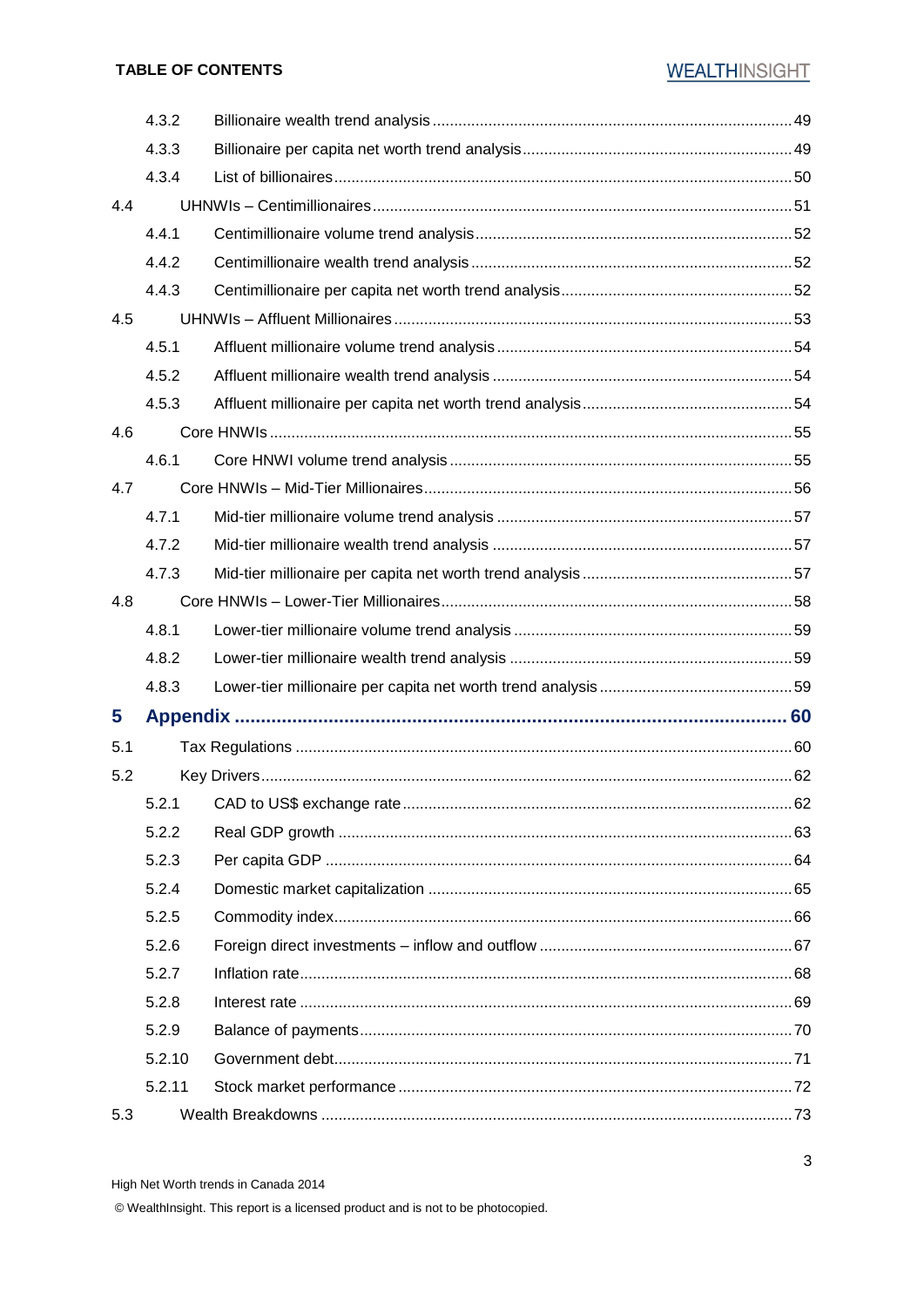|--|--|--|--|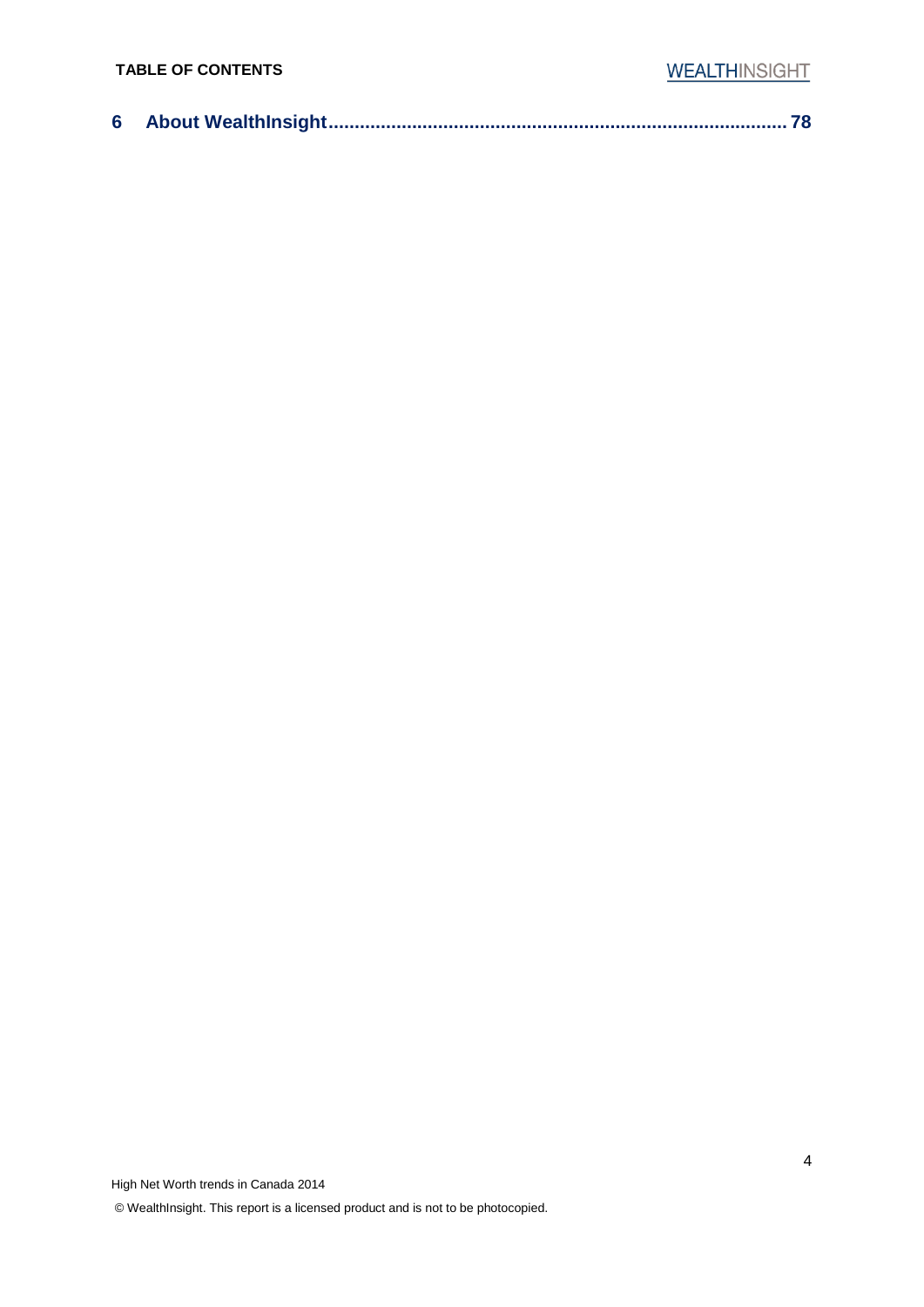### **LIST OF TABLES**

| Table 18: Canadian Billionaires Market Overview (Volume and US\$ Billion), 2009-2018 48                     |  |
|-------------------------------------------------------------------------------------------------------------|--|
|                                                                                                             |  |
|                                                                                                             |  |
| Table 21: Canadian Centimillionaires Market Overview (Volume and US\$ Million/Billion), 2009-2018 51        |  |
| Table 22: Canadian Affluent Millionaires Market Overview (Volume and US\$ Million/Billion), 2009-2018  53   |  |
| Table 23: Canadian Mid-Tier Millionaires Market Overview (Volume and US\$ Million/Billion), 2009-2018  56   |  |
| Table 24: Canadian Lower-Tier Millionaires Market Overview (Volume and US\$ Million/Billion), 2009-2018  58 |  |
|                                                                                                             |  |
|                                                                                                             |  |
|                                                                                                             |  |
|                                                                                                             |  |
|                                                                                                             |  |
|                                                                                                             |  |
|                                                                                                             |  |
|                                                                                                             |  |
|                                                                                                             |  |
|                                                                                                             |  |
|                                                                                                             |  |
|                                                                                                             |  |
|                                                                                                             |  |
|                                                                                                             |  |
|                                                                                                             |  |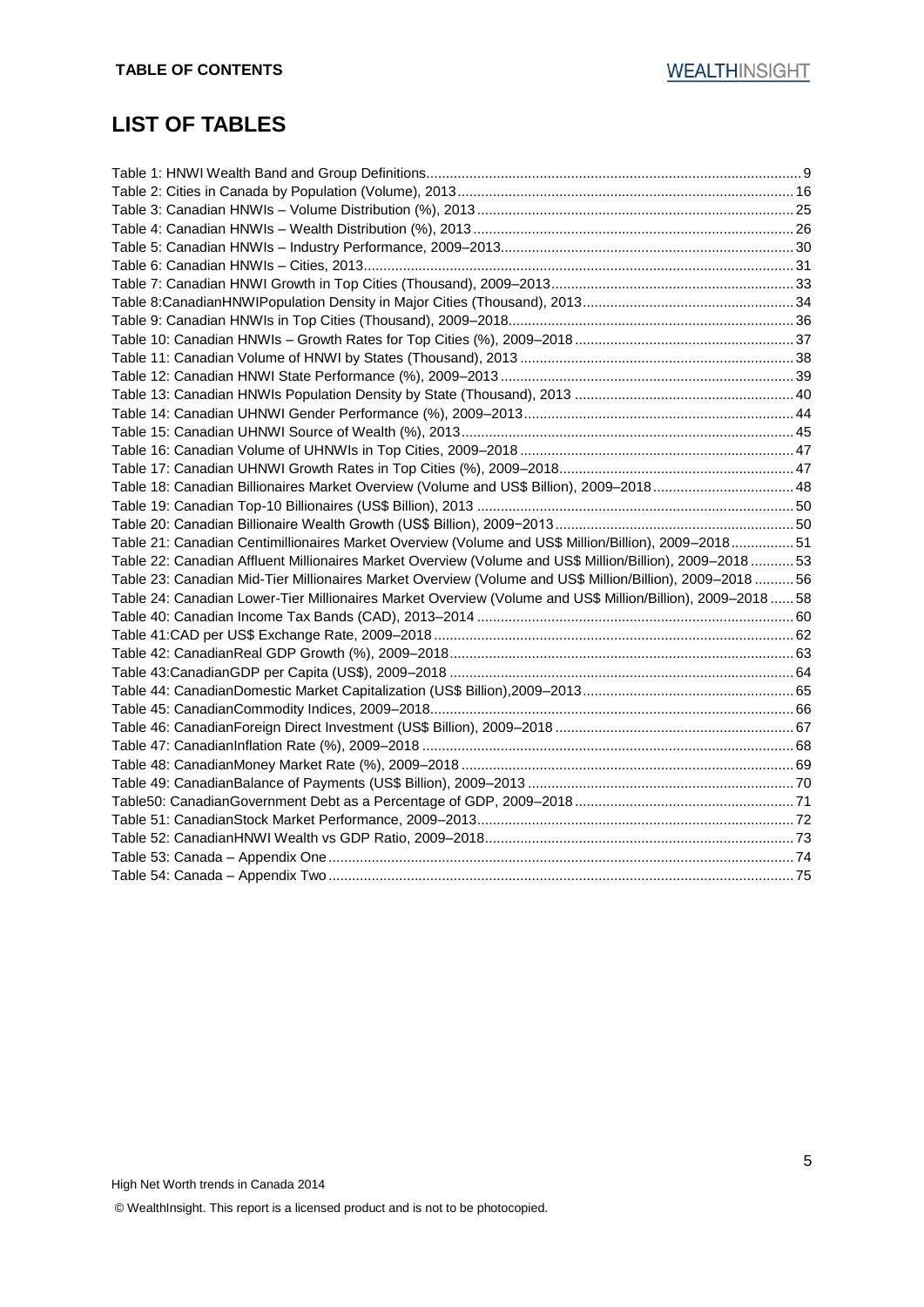### **LIST OF FIGURES**

| Figure 21: Canadian Billionaires Market Overview (Volume and US\$ Billion), 2009-2018 48                   |  |
|------------------------------------------------------------------------------------------------------------|--|
| Figure 22: Canadian Centimillionaires Market Overview (Volume and US\$ Million/Billion), 2009-201851       |  |
| Figure 23: Canadian Affluent Millionaires Market Overview (Volume and US\$ Million/Billion), 2009-201853   |  |
| Figure 24: Canadian Mid-Tier Millionaires Market Overview (Volume and US\$ Million/Billion), 2009-201856   |  |
| Figure 25: Canadian Lower-Tier Millionaires Market Overview (Volume and US\$ Million/Billion), 2009-201858 |  |
|                                                                                                            |  |
|                                                                                                            |  |
|                                                                                                            |  |
|                                                                                                            |  |
|                                                                                                            |  |
|                                                                                                            |  |
|                                                                                                            |  |
|                                                                                                            |  |
|                                                                                                            |  |
|                                                                                                            |  |
|                                                                                                            |  |
|                                                                                                            |  |
|                                                                                                            |  |
|                                                                                                            |  |
|                                                                                                            |  |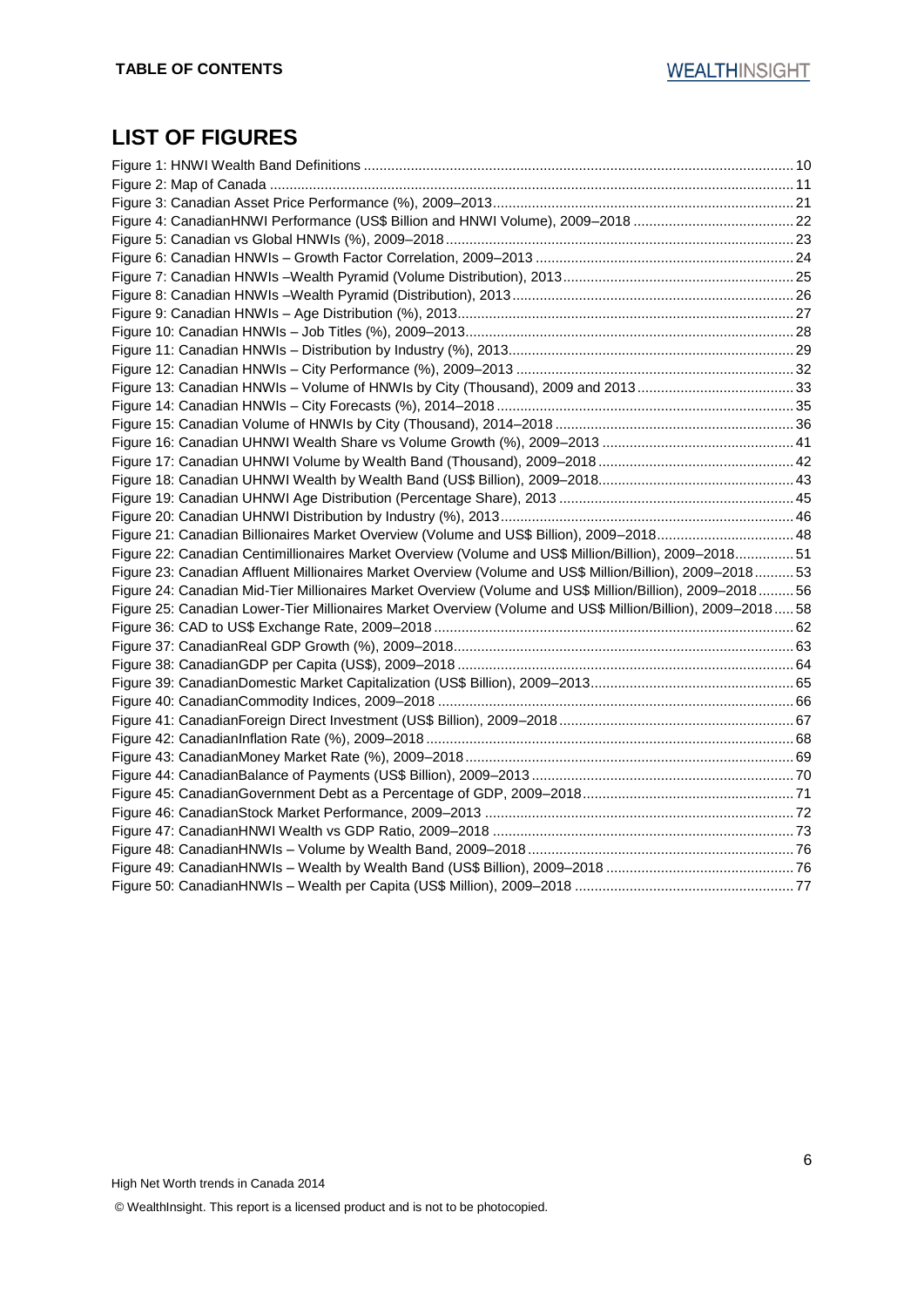#### **1 Introduction**

#### **1.1 Details of this Report**

- This report is the result of WealthInsight's extensive research into the high net worth  $\bullet$ individual (HNWI) population and wealth management industry in Canada.
- The report focuses on HNWI performance between the end of 2009 and the end of 2013. This provides a clear understanding of how well the country's HNWIs performed during the financial crisis.
- For the purposes of this report, the phrase "coverage period" refers to 2009–2018, while the "review period" covers 2009–2013 and the "forecast period" covers 2014–2018.
- The report reviews the performance and asset allocations of Canadian HNWIs and UHNWIs and highlights the top-performing cities. It also includes an evaluation of the local wealth management industry.
- This report categorizes the HNWI population across five wealth bands, as defined in Table 1.
- Canadian HNWIs include all individuals permanently living in Canada, as well as Canadian-born individuals who have chosen to live elsewhere but still operate businesses within the country.
- For the purposes of this report, wealth is defined as the net value of assets, which includes both financial holdings and tangible assets. This comprises alternative assets, real estate (excluding the primary residence), cash and deposits, fixed-income, equities and business interests.
- The demographic details in this study are based on a sample of 2,795CanadianHNWIs from the WealthInsight database.

<sup>©</sup> WealthInsight. This report is a licensed product and is not to be photocopied.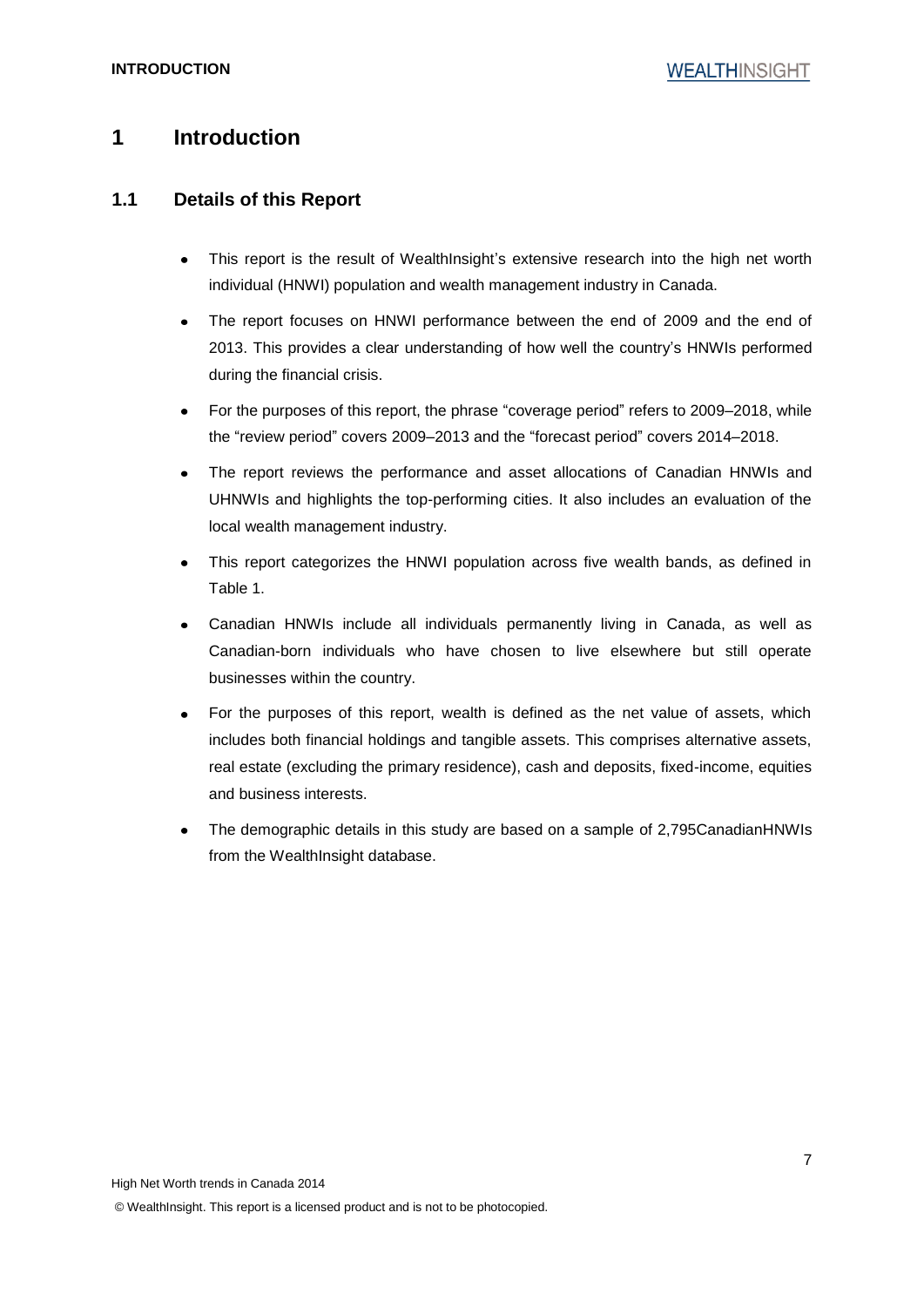#### **1.2 Definitions**

- $\bullet$ "Wealth management" is defined as the provision of banking services to wealthy individuals and their families. It generally involves the management of trusts and inheritance, and the allocation of client funds.
- A "private bank" is defined as a division of the banking group that provides wealth  $\bullet$ management services.
- A "wealth manager" is defined as a specialist wealth management service provider.
- A "family office" is defined as a wealth management company that focuses on a single HNWI or a small group of selected HNW clients.
- "Investable assets" include all assets except business interests, whereas "liquid assets"  $\bullet$ are defined as all assets that can be immediately cashed in.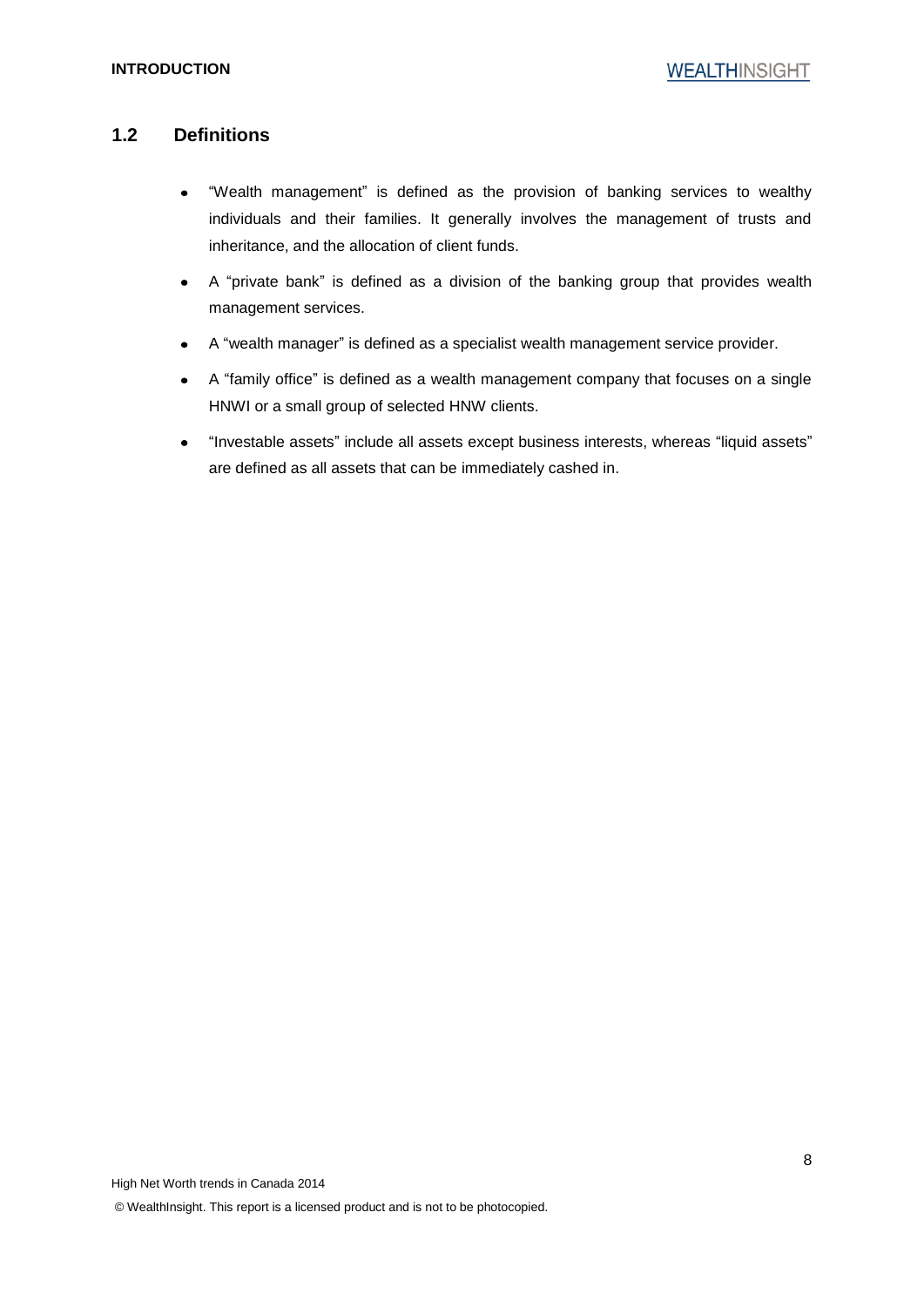#### **Table 1: HNWI Wealth Band and Group Definitions**

| <b>Wealth Band</b>                       | <b>Definition</b>                                                                                                                                                                                                                                                                                                                                                      |                 |
|------------------------------------------|------------------------------------------------------------------------------------------------------------------------------------------------------------------------------------------------------------------------------------------------------------------------------------------------------------------------------------------------------------------------|-----------------|
| <b>Billionaires</b>                      | Billionaires are HNWIs with wealth of US\$1 billion or more, including equities, bonds, cash and<br>deposits, fixed-income products, real estate (excluding primary residence), alternative assets and<br>business interests.                                                                                                                                          |                 |
| <b>Centimillionaires</b>                 | Centimillionaires are HNWIs with wealth of between US\$100 million and less than US\$1 billion,<br>including equities, bonds, cash and deposits, fixed-income products real estate (excluding primary<br>residence), alternative assets and business interests.                                                                                                        |                 |
| <b>Affluent</b><br><b>Millionaires</b>   | Affluent millionaires are HNWIs with wealth of between US\$30 million and less than US\$100 million,<br>including equities, bonds, cash and deposits, fixed-income products, real estate (excluding primary<br>residence), alternative assets and business interests.                                                                                                  |                 |
| Mid-Tier<br><b>Millionaires</b>          | Mid-tier millionaires are HNWIs with wealth of between US\$5 million and less than US\$30 million,<br>including equities, bonds, cash and deposits, fixed-income products, real estate (excluding primary<br>residence), alternative assets and business interests.                                                                                                    |                 |
| <b>Lower-Tier</b><br><b>Millionaires</b> | Lower-tier millionaires are HNWIs with wealth of between US\$1 million and less than US\$5 million,<br>including equities, bonds, cash and deposits, fixed-income products, real estate (excluding primary<br>residence), alternative assets and business interests.                                                                                                   |                 |
| <b>Wealth Group</b>                      | <b>Definition</b>                                                                                                                                                                                                                                                                                                                                                      |                 |
| <b>HNWIs</b>                             | The HNWI wealth group comprises all studied wealth bands. It represents those individuals with wealth<br>of US\$1 million or more, including equities, bonds, cash and deposits, fixed-income products, real<br>estate (excluding primary residence), alternative assets and business interests.                                                                       |                 |
| <b>UHNWIS</b>                            | The UHNWI wealth group comprises the billionaire, centimillionaire and affluent millionaire wealth<br>bands. It represents those individuals with wealth of US\$30 million or more, including equities, bonds,<br>cash and deposits, fixed-income products, real estate (excluding primary residence), alternative assets<br>and business interests.                   |                 |
| <b>Core HNWIs</b>                        | The core HNWI group comprises the mid-tier millionaire and lower-tier millionaire wealth bands. It<br>represents those individuals with wealth of between US\$1 million and less than US\$30 million,<br>including equities, bonds, cash and deposits, fixed-income products, real estate (excluding primary<br>residence), alternative assets and business interests. |                 |
|                                          | Source: WealthInsight                                                                                                                                                                                                                                                                                                                                                  | © WealthInsight |

<sup>©</sup> WealthInsight. This report is a licensed product and is not to be photocopied.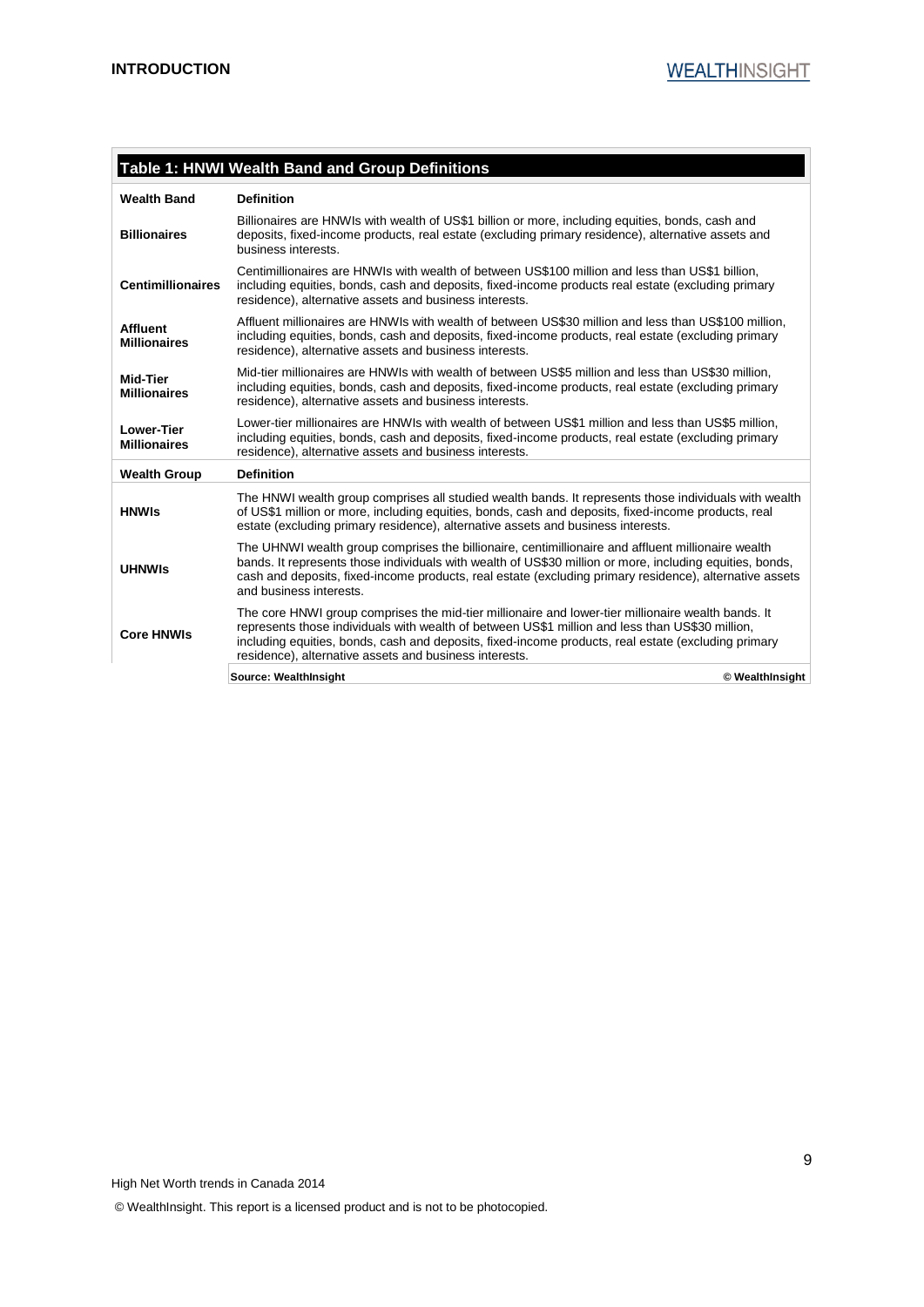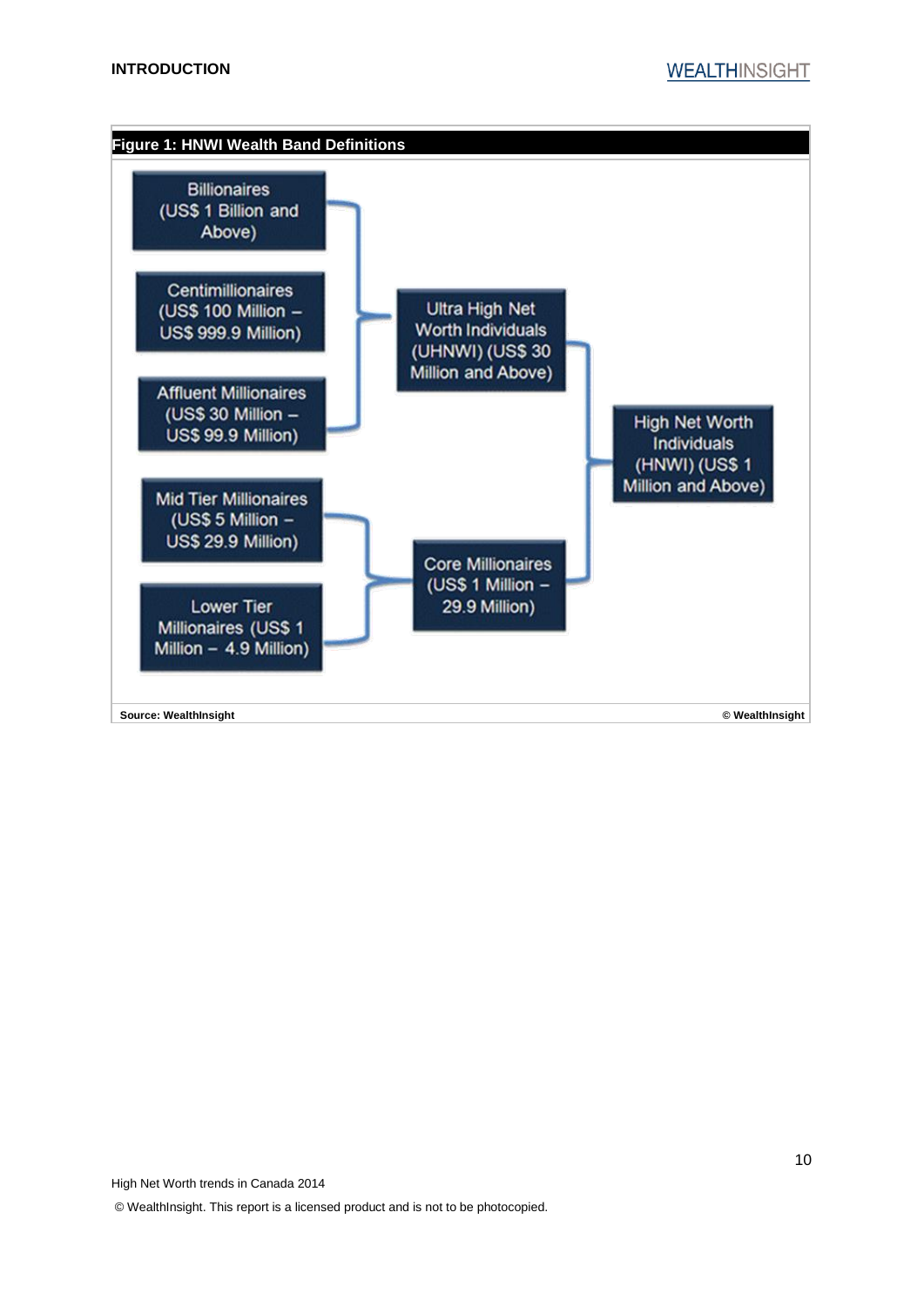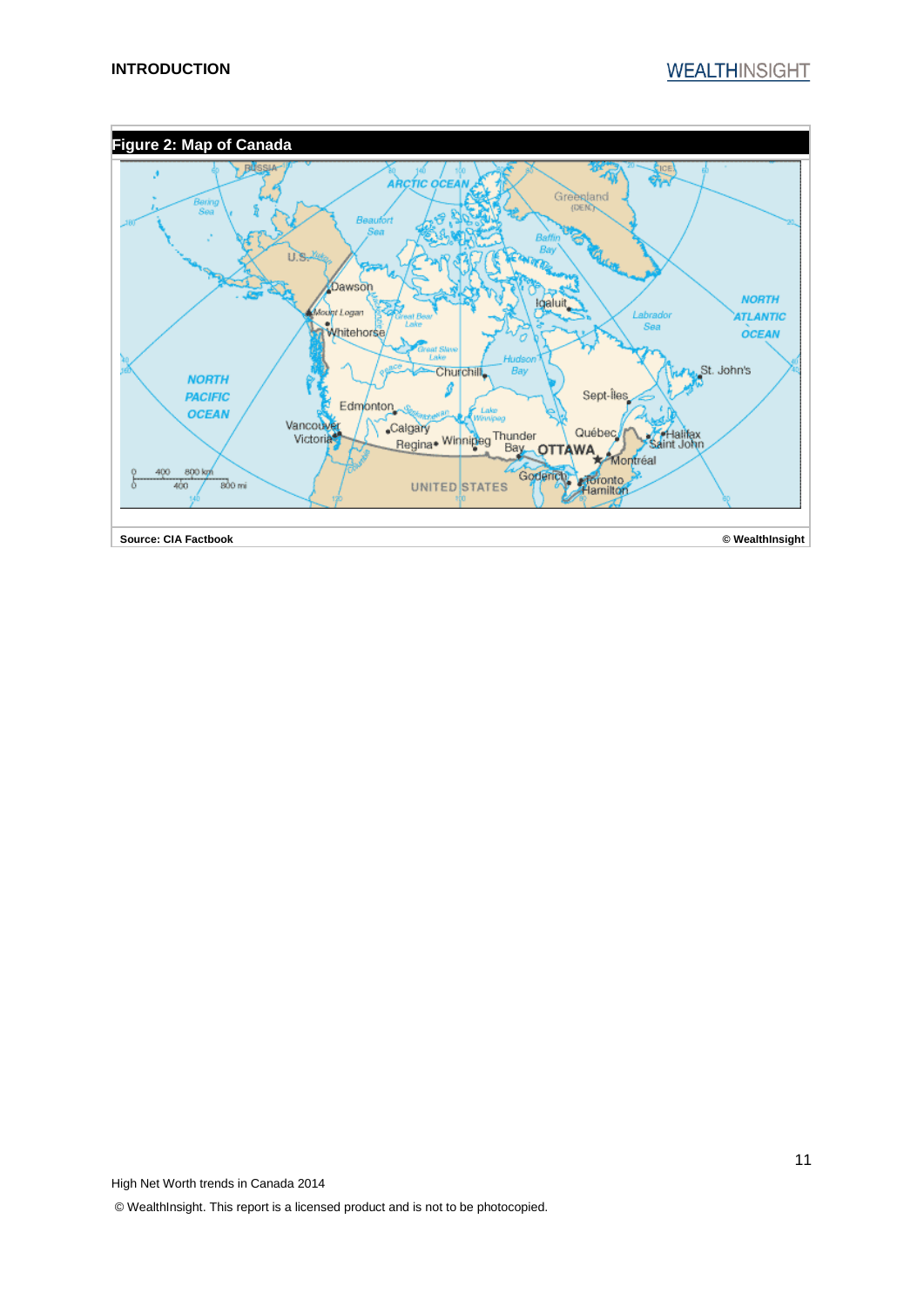#### **2 About WealthInsight**

WealthInsight provides detailed data and insightful analysis on the world's HNWI and wealth sector. With decades of experience providing business information, WealthInsight helps organizations to make informed decisions and win new business.

At WealthInsight's core is its proprietary HNWI Database of the world's wealthiest individuals. Around this database WealthInsight has built a number of valuable researchbased products and services that make WealthInsight much more than just a rich contact list. WealthInsight works with and provides solutions for:

- Wealth managers
- Private banks
- Family offices
- Technology providers
- Professional services consultants, accountants, lawyers and real estate professionals
- Fund managers, hedge fund managers, asset managers, venture capitalists
- Non-profit and educational institutions

WealthInsight's corporate headquarters are located in London, with offices in New York, San Francisco, Sydney, Seoul and Hong Kong.

For more information on WealthInsight please visit [www.wealthinsight.com](http://www.wealthinsight.com/)

#### **Reports**

WealthInsight publishes high-quality research reports focused on the wealth sector. The reports provide comprehensive analysis of countries, regions and special topics.

With the HNWI Database as the foundation for its primary research and analysis, WealthInsight is able to obtain an unsurpassed level of granularity, insight and authority on the HNWI universe in each of the countries and regions covered.

All reports are available as a part of the WealthInsight Intelligence Centre. Reports can also be purchased on a subscription or one-off basis.

Every WealthInsight report is uniquely formulated for the region, country or topic covered.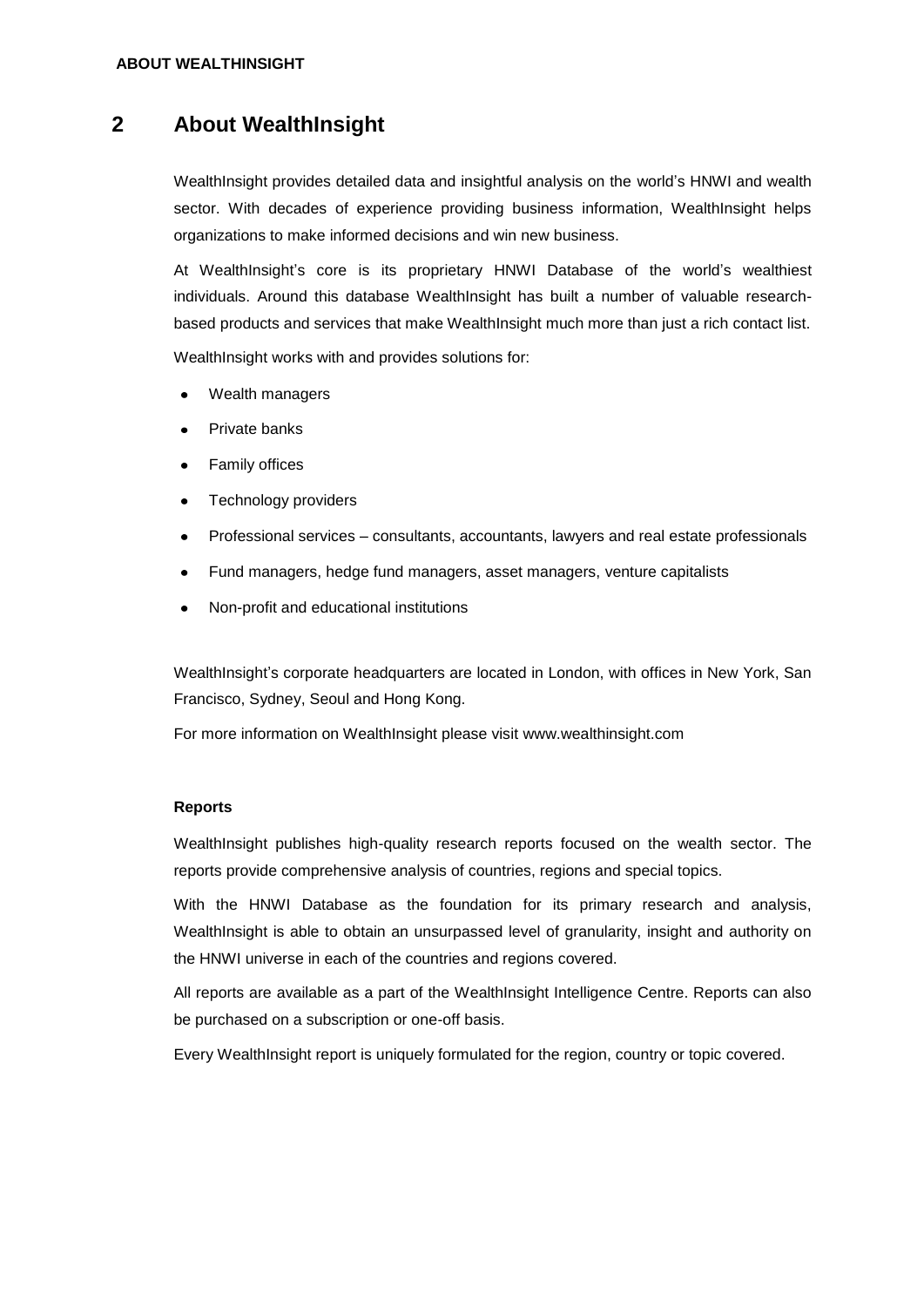Key features of the reports include:

- Market sizing
- Forecasting
- Benchmarking
- HNWI asset allocation
- Behavioral mapping
- Family offices

#### **Methodology**

WealthInsight's teams of in-house analysts devise and collect data over a historical period of five years and develop forecasts for a five-year forecast period. All WealthInsight wealth reports are rigorously sourced and created according to a comprehensive methodological process:

#### **Internal audit**

- Review of in-house databases to gather existing data:
	- Historic market databases and reports  $\bullet$
	- HNWI Database  $\bullet$
	- Wealth management, private bank and family office database  $\bullet$
	- Financial deals and news archive

#### **Secondary research**

- Collection of the latest market-specific data from a wide variety of industry sources:
	- Government statistics  $\bullet$
	- Industry associations  $\bullet$
	- Company filings  $\bullet$
	- Broker reports
	- International organizations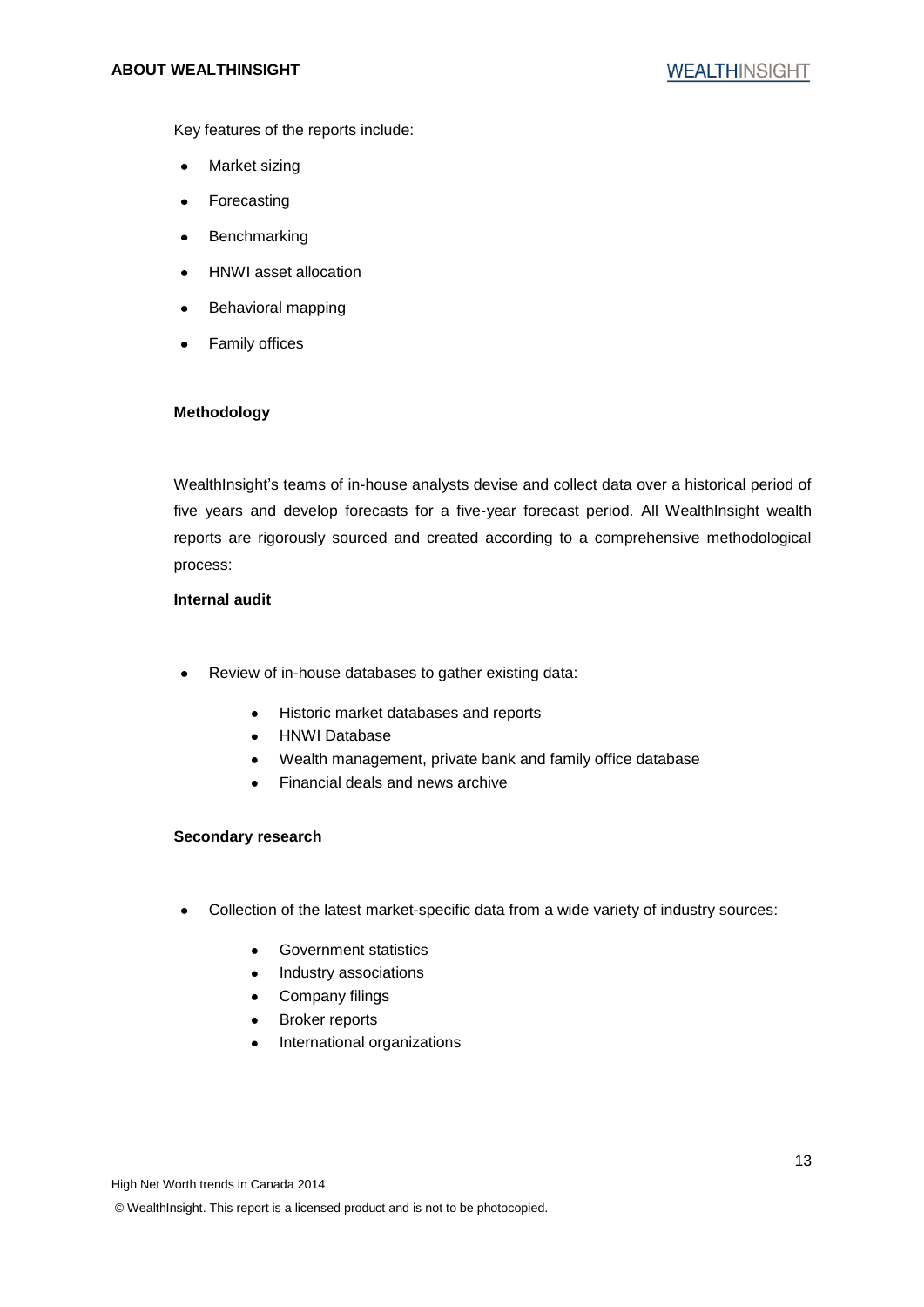#### **Primary research**

- Review of the latest wealth management and private banking industry trends
- Surveys using panels compiled from across the wealth sector:
	- Wealth management and private banking professionals  $\bullet$
	- Financial services experts  $\bullet$
	- HNWIs

#### **Expert opinion**

- Collation of opinion taken from WealthInsight interviews of leading industry experts
- Analysis of third-party opinion and forecasts:
	- Broker reports  $\bullet$
	- Industry associations
	- Wealth management and private banking media
	- Official government sources
	- Leading academic research and commentary  $\bullet$

#### **Data consolidation and verification**

- Consolidation of data and opinion to create historical datasets
- Creation of models to benchmark data across sectors, asset classes and geographies

#### **Market forecasts**

- Feed of forecast data into market models:
	- Macroeconomic indicators  $\bullet$
	- Industry-specific drivers  $\bullet$
- Analysis of the WealthInsight HNWI Database and Wealth sector company databases to identify key trends:
	- Latest wealth trends  $\bullet$
	- Key drivers of the wealth management industry $\bullet$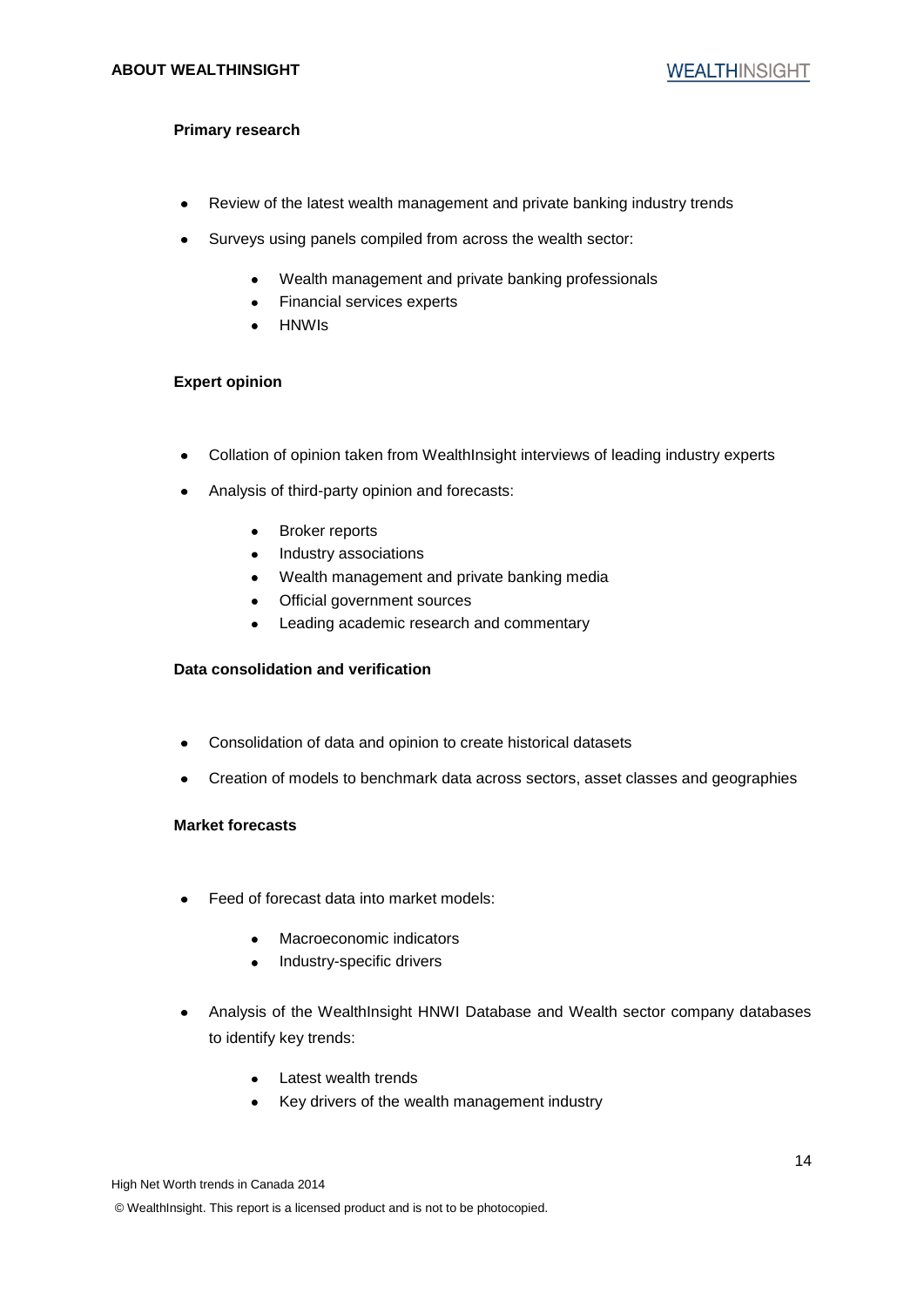#### **Report writing**

- Analysis of market data  $\bullet$
- Discussion of company and industry trends and issues
- Integration of survey results  $\bullet$
- Annual review of financial deals and wealth management trends  $\bullet$
- Standardization of market definitions using recognized industry classifications $\bullet$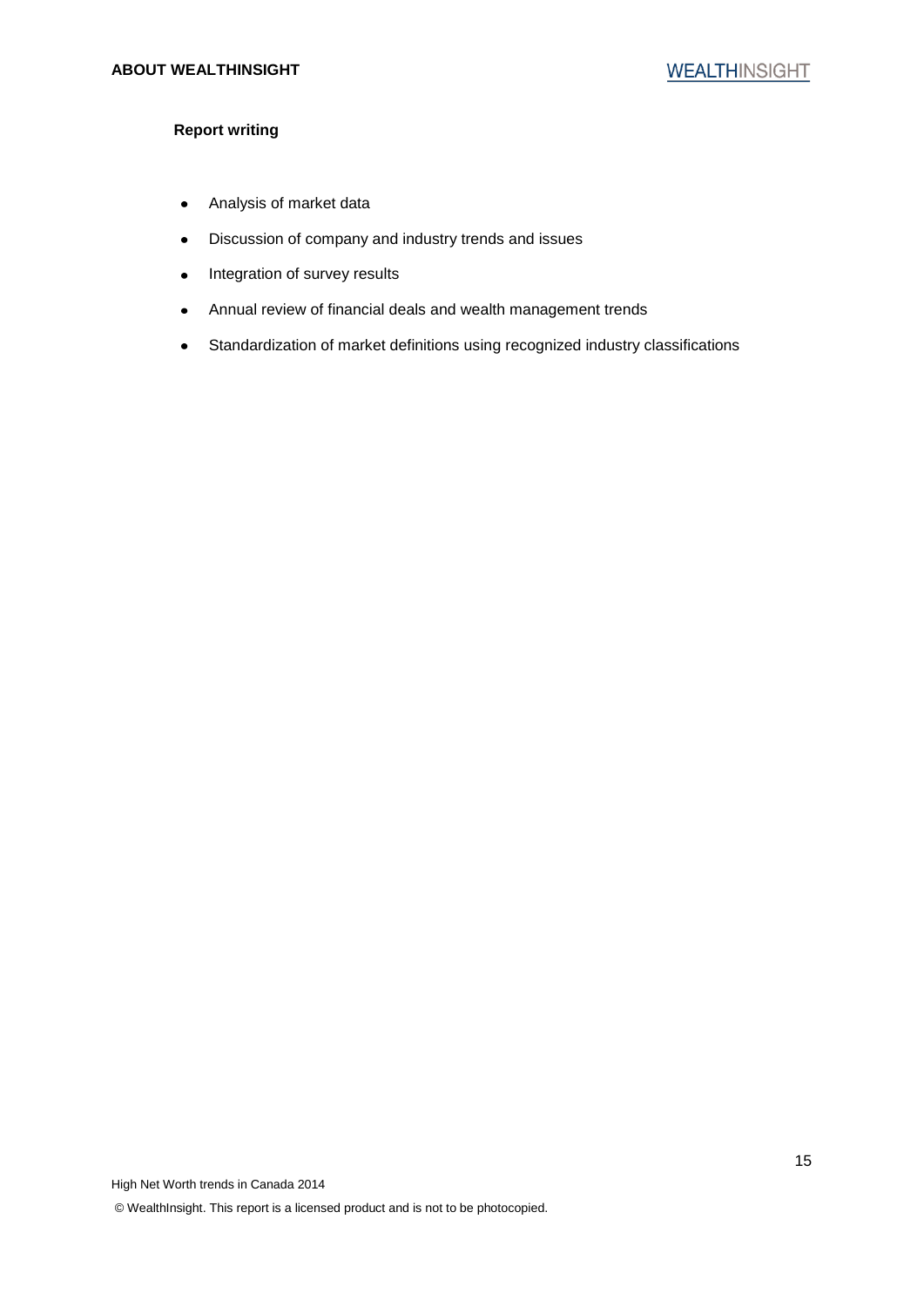#### **Quality control**

- Peer review  $\bullet$
- Senior-level QC  $\blacksquare$
- Random spot checks on data integrity  $\bullet$
- Benchmark checks across databases
- Market data cross-checked for consistency with accumulated data from:  $\bullet$ 
	- Internal databases  $\bullet$
	- Company filings $\bullet$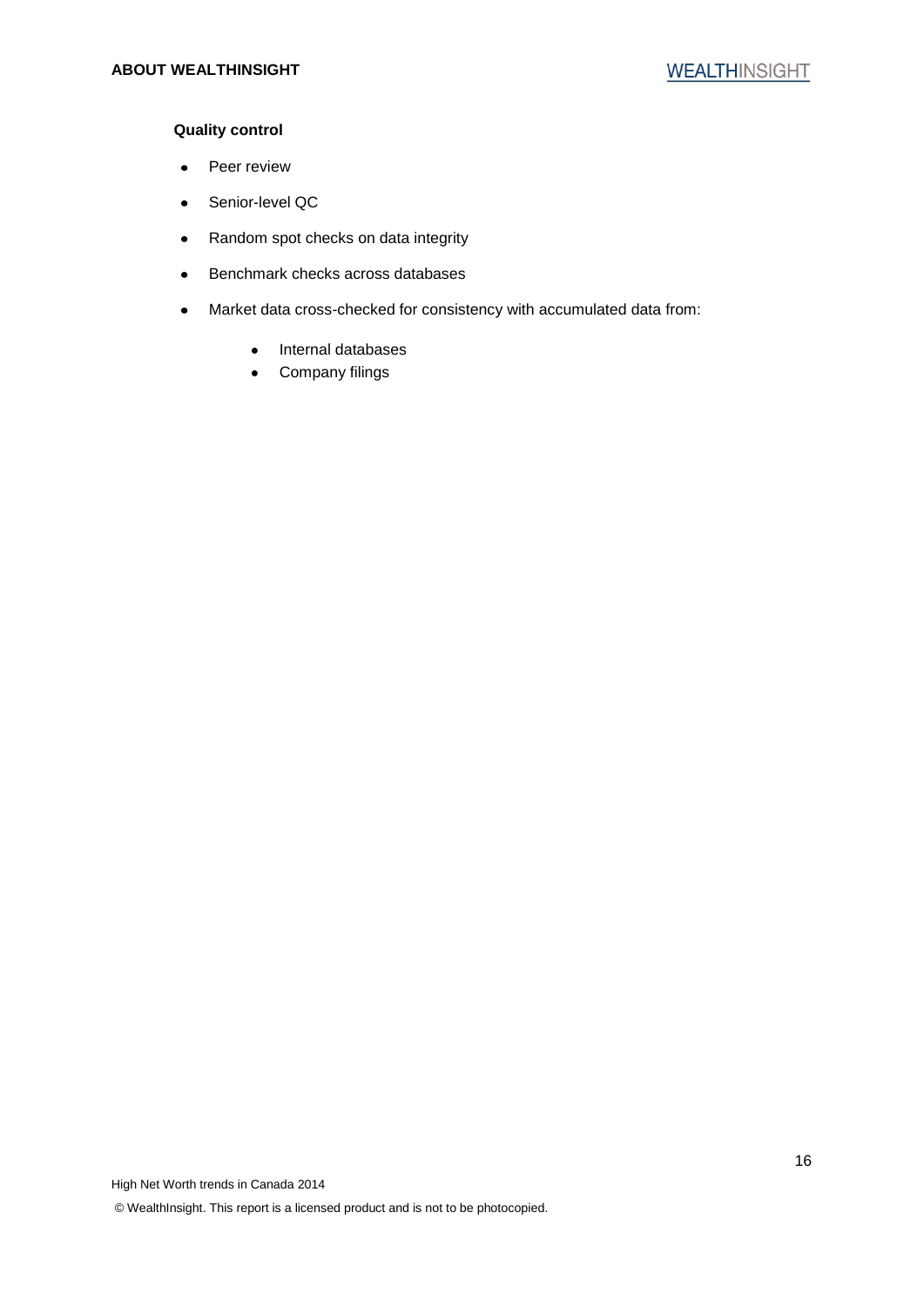#### **Disclaimer**

All Rights Reserved.

The facts of this report are believed to be correct at the time of publication but cannot be guaranteed. Please note that the findings, conclusions and recommendations that WealthInsight delivers will be based on information gathered in good faith from both primary and secondary sources, whose accuracy we are not always in a position to guarantee. As such WealthInsight can accept no liability whatever for actions taken based on any information provided herein.